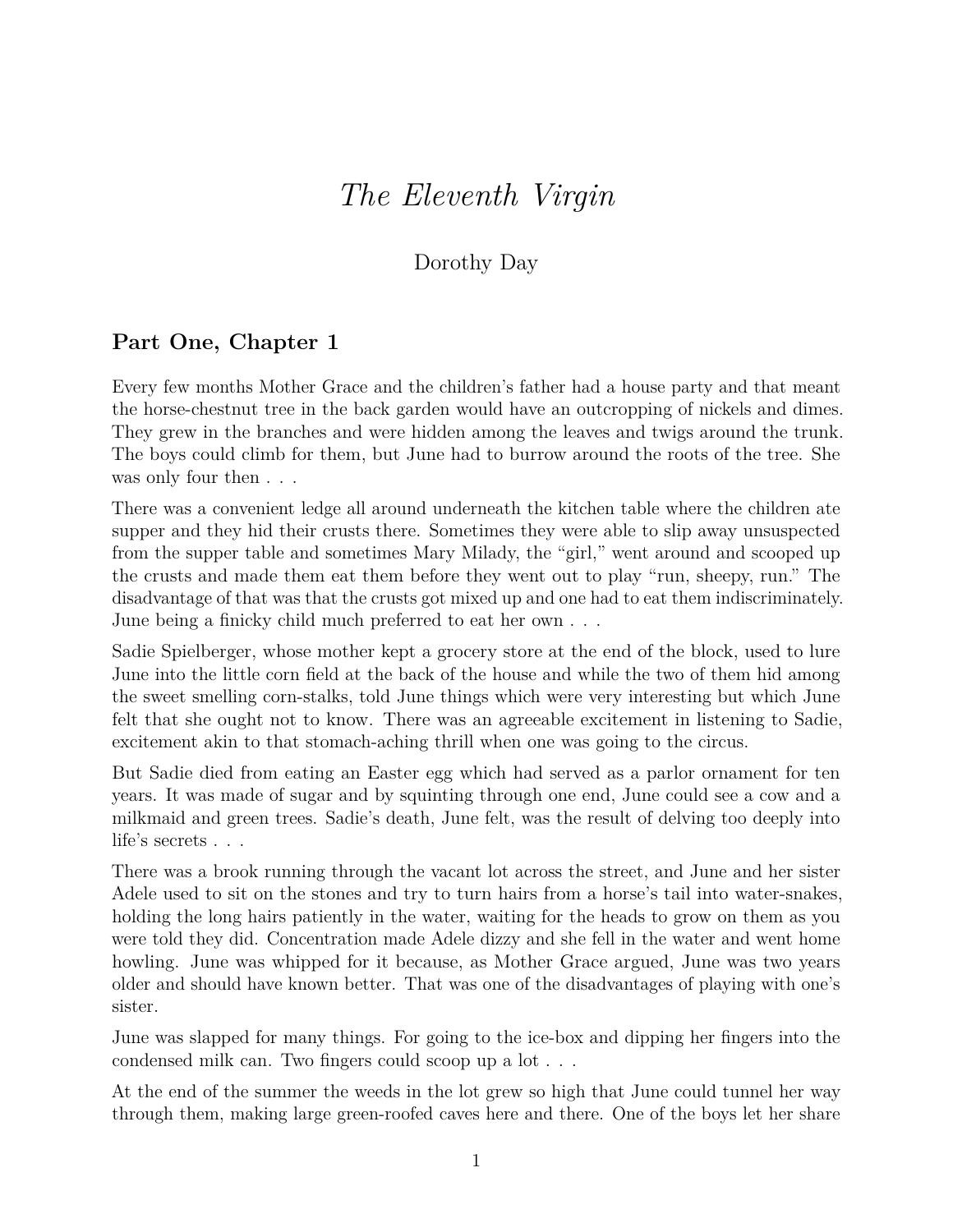his cave with him and some afternoons when the others weren't around, he took her in his arms and kissed her, pressing himself up against her. He was one of the big boys, fourteen, and when June was allowed to play with a boy of his age who was captain of the "run, sheepy, run" team which always won, she felt that she should be glad that he wanted to hug her. But there was wickedness in it. It was exciting.

June was eight then, and at school, during recess, the girls joined hands and formed a circle and sang:

\*"Water, water wine-flower,\* *Growing up so high. We are all young ladies And we are sure to die.* \*\* *All excepting Ju-une, She is the fairest flower.*

*Fie for shame, fie for shame,*

\*Turn around and tell your beau's name."\*

It wasn't always June of course who was the "fairest flower." Sometimes whole days passed before she was called upon to be one. It gave her a secret thrill to name the captain of the "run, sheepy, run" team. His name was Harvey. Then the girls joined hands again and sang:

\*"Harvey–Harvey's a nice young man,\*

*Comes to the door with his hat in his hand.*

*Takes off his gloves and shows her the ring,*

*Tomorrow, tomorrow the wedding will begin.*

\*\*

\*"Harvey's sick and ready to die,\*

*That will make poor Ju-une cry,*

*Oh June, Oh June, don't you cry,*

\*He'll be better by and by."\*

Not long after this was a great upheaval. The Henreddy family moved to the city where there were no vacant lots and brooks and houses with wide lawns around them. Instead there was a long tenement which stretched the entire length of a block. There were stores downstairs and above there were five-room flats and back of each flat there was a porch as big as a room. Each porch had a gate to it, and when June went outside the gate, there was a long passageway down which she could walk, staring in at the other porches–some of them with geraniums, and nasturtiums in boxes nailed to the railing, and swings hanging in the middle of the porches . . .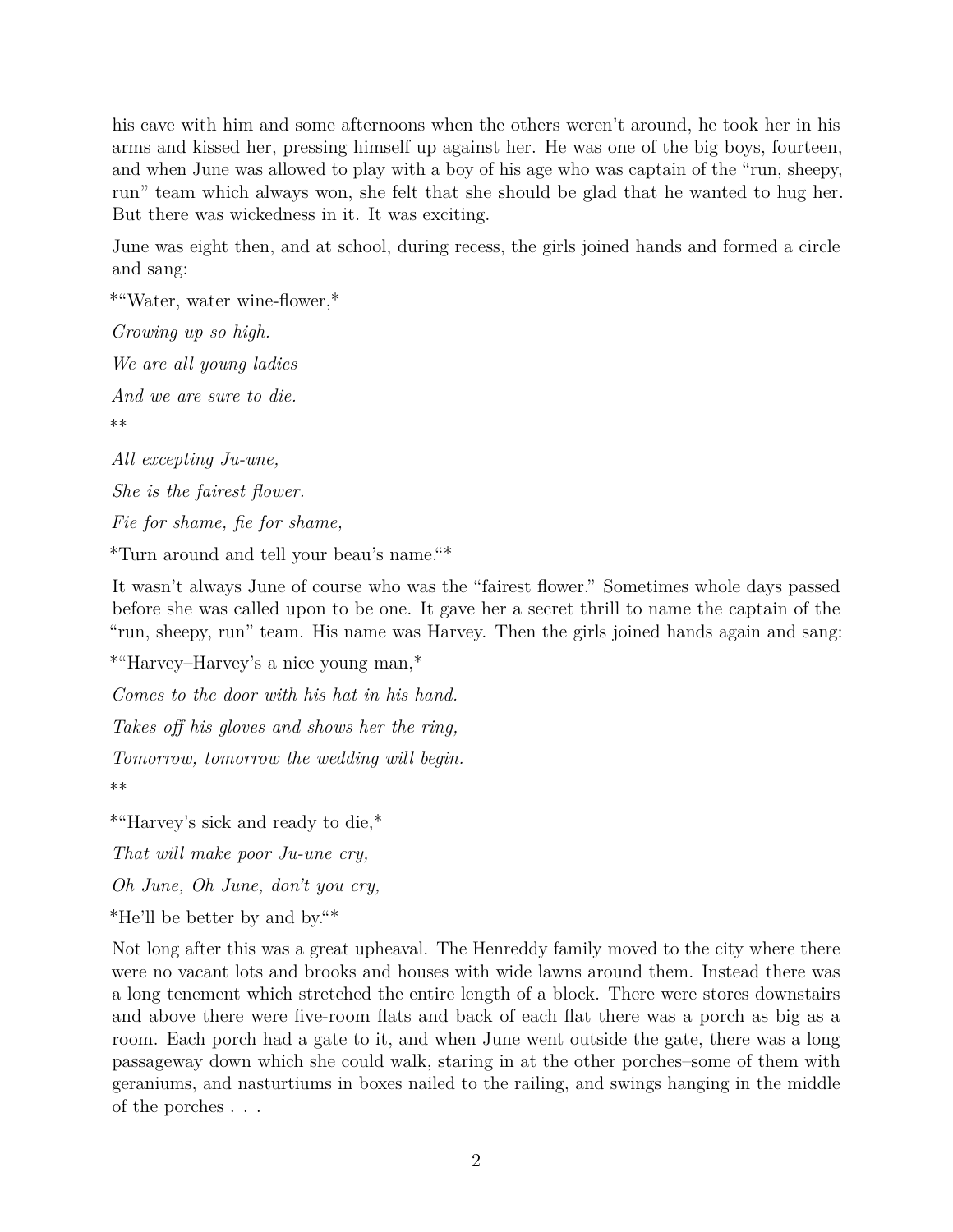For lunch there was always potato soup and for supper there were bananas, bread and butter and jelly and tea. June didn't like tea and she didn't like jelly. And she didn't like being sent after the bananas. "Get dead ripe ones," her mother always said. "They ought to be only ten cents a dozen." And Mother Grace told her if she couldn't get them for ten cents in one place to go on to the next . . .

There was housework to do. Wiping dishes and sometimes washing. Wiping up the floor, and worst of all, dusting. After June and Adele read the story of Polly Pepper from the Sunday School library, there was more fascination in housework. June even polished the faucets of the kitchen sink.

Once there was a terrible scene. Mother Grace picked up dishes one by one and slammed them on the floor. Mr. Henreddy got behind her and tried to hold her and kept saying, "Grace, now Grace dear."

June and Adele were making valentines–the next day they were going to get up early and distribute them to the other children around the porches–and they sat with gaudy bits of paper in their hands and whimpered as the smashing continued. Dan hustled them into the bedroom and made them go down on their knees and pray. Dave wouldn't pray. He just sat with white lips and pretended to go on reading.

Afterwards when it was over and Mother Grace was weak and shaking on the bed, Mr. Henreddy sent out for ice-cream for the children, but June refused to eat hers. It was too terrible an evening to think of eating ice-cream. She sat and wept. Wept for her mother, and for her father because he was so pathetic in his efforts to comfort them. And because ice-cream, generally considered a treat, made the tragedy more poignant.

The next day Mother Grace made a terse remark about losing her nerve and no more was said about it. June had a hideous feeling of shame and bitterness in her heart, but she did not blame her mother for a minute. Mother Grace was brave as a general rule. She had a sweet habit of "dressing up" in the afternoon. Not that she wasn't neat and tidy in her pleasant house dresses in the morning. But on cleaning days when the floors had to be scrubbed or after a hard morning in the common laundry in the basement of the tenement, Mother Grace was exceptionally dainty.

June loved to watch and help; to prepare the hot bath with just a drop of cologne, for Mother Grace couldn't afford bath salts; to lay out the towels and the treasured silk kimono with storks and flowers embroidered on it. And afterwards to keep Adele quietly amused on the back porch while Mother Grace napped for fifteen minutes. She seldom allowed herself more for there was always sewing and mending to do in the afternoon.

It was a special treat to be allowed to help at the dressing, to brush out the long twist of hair.

"Oh dear, oh dear, won't it *ever* get all grey," she often said. It was beautifully white around her face and she was proud of it, for she was only thirty. "I've heard say that you could have your hair whitened, but I doubt it. There–that's enough for the brushing of it. Just see if I get all the little hairs tucked-in in back, dear. The hand-glass, please. If it won't curl, it's got to stay tucked. Women who let their hair straggle on the back of their necks, add ten years to their age–" this denunciation of the careless woman coming through several hairpins which Mother Grace kept in readiness in her mouth to tuck some more.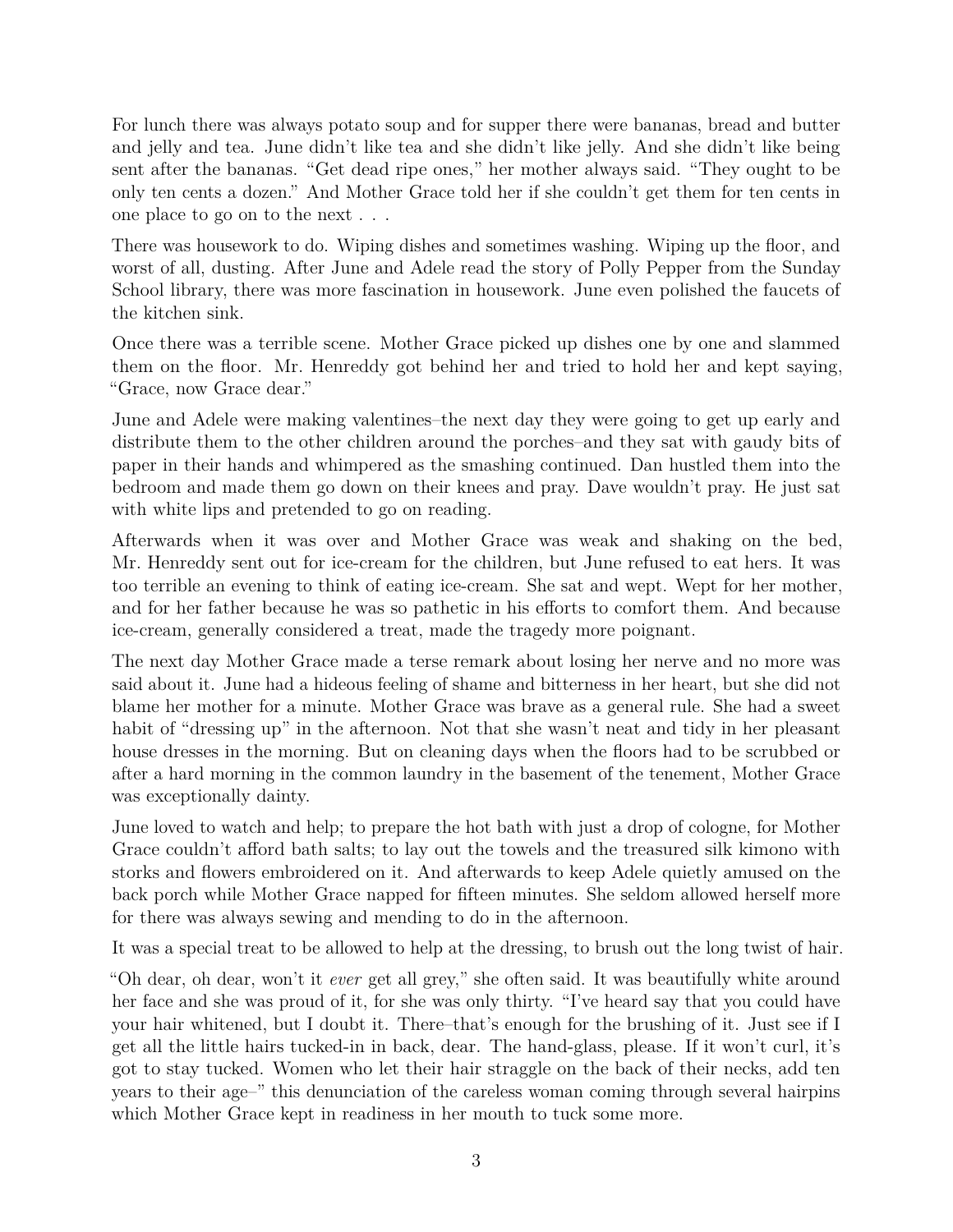It was fun to powder her round neck and dimpled shoulder blades and still more fun to watch her with the pinkish, smelly powder for her face and the little dabs of rouge for cheeks and the lobes of her ears.

There was a deep sigh of pleasure for her improved appearance and always the emphatic statement that she felt a hundred times better already.

The toilet was completed when violet perfume was applied delicately to eye-brows and behind the ears, and as a reward for services rendered, to the flat bosom of June's frock.

This afternoon's toilet always brought back the smiley corners to Mother Grace's lips and eyes.

But in times of unusual stress, when the rent had to be paid and there was no money to pay it, or when Mr. Henreddy had been hypercritical about the breakfast set before him and had stamped around and made the atmosphere blue, there was relief to be found in what Mother Grace termed "dissipation."

June was sent down the street to spend fifteen cents on a bottle of ginger ale and the sewing that afternoon would be accompanied by sips of ginger ale high-ball.

"Will you have just a taste of 'oh-be-joyful' in your ginger ale?" Mother would say gayly, and June would have a thimbleful added, not because she liked the taste, but because she liked to feel grown-up and companionable. And the warm feeling produced was very pleasant, too.

Whenever Mother Grace referred to whiskey as "oh-be-joyful" she'd sigh, "dear old Uncle Charlie," and there would follow stories about him and his whaling vessel and his ice-boat on the Hudson and when Mother was a little girl. To which little June listened with absorbed attention–so absorbed, indeed, that she could not darn more than two holes in the afternoon.

One of the little girls whom June played with was called "Cathern" and was a most intimate friend. She had ten dolls "up in the closet" and that phrase typified everything delightful to June. Once she wistfully asked Mother Grace if she didn't have a doll "up in the closet" for her. "Damn that stingy Hall woman," said her mother, and then scolded June for letting Mrs. Hall know that she wanted a doll by looking wistfully at Catherine's.

But she took two towels nevertheless and in some miraculous way with cotton and clothespins and crayons and scraps, made dolls of fascinating character and expression. And for mouths there were button-holed slits, very conveniently opened for "nippy bottles" which you could buy at the store for two cents. "Cathern" had nothing like them.

There were other things that Mother Grace did. When she noticed that "Cathern" and her sister "Gwadys" often had tea-parties in the afternoon (exclusive tea-parties to which no one was invited) she scrubbed the sooty back porch and put out a carpet and table and chairs and there suddenly appeared a surprise party of oatmeal cookies and cocoa molasses candy. And this was an exceptional party, for she invited not only Cathern and Gwadys (with intent to heap coals of fire perhaps) but six others beside.

And when Dave and Dan joined the choir and went away for a week's vacation in a camp there was an evening treat for the girls every night. Sometimes it was ice-cream and sometimes it was moving pictures and when it was ice-cream, Mother Grace divided the pitcherful (it was now ten cents worth) into three equal parts, but somehow she could never finish hers.